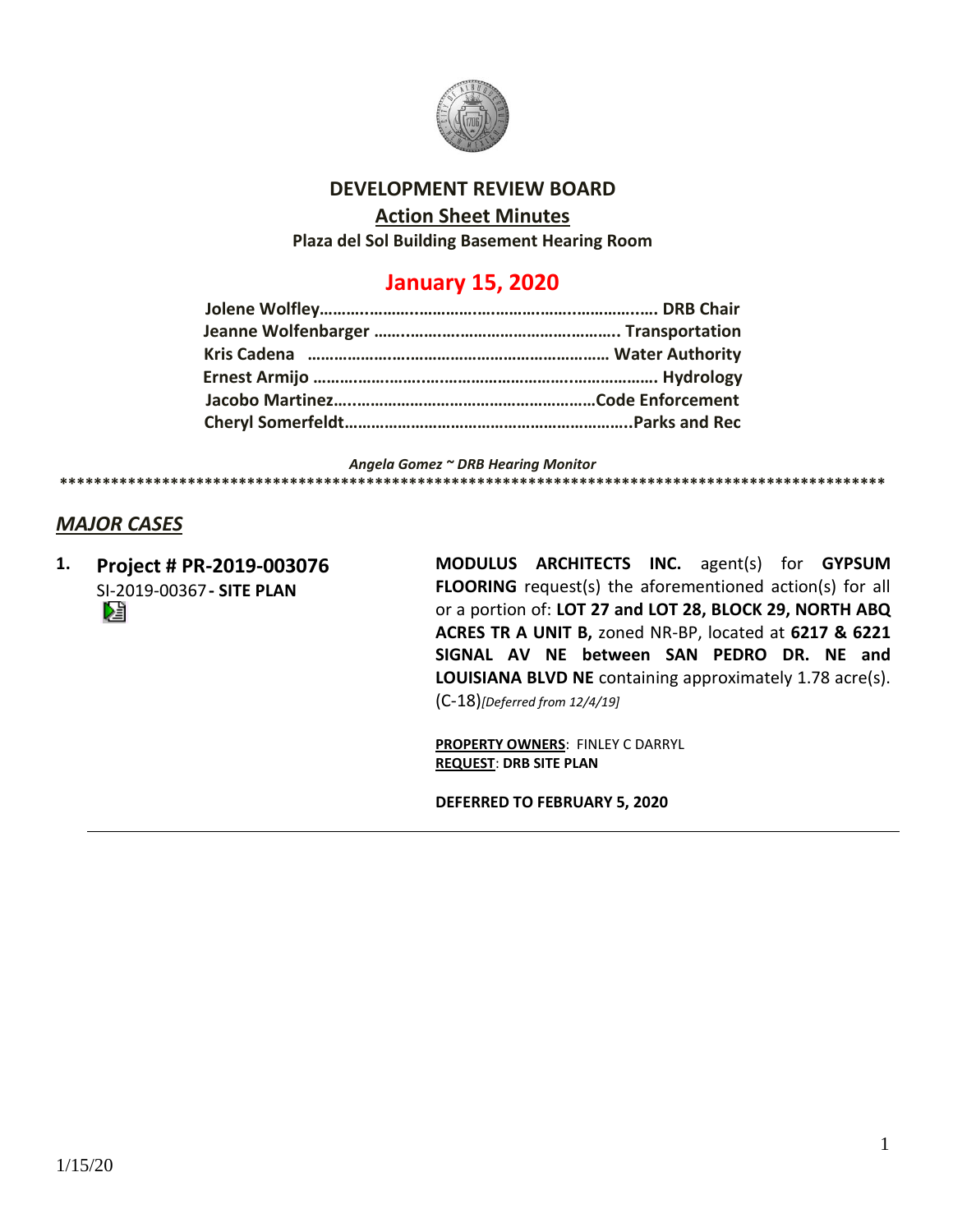| 2. | Project #PR-2019-002677<br>SI-2019-00252 - SITE PLAN<br>ei d                                          | MODULUS ARCHITECTS, INC. agent(s) for CARLISLE<br><b>ASSOCIATES LP</b> request(s) the aforementioned action(s) for<br>all or a portion of TRACTS A & B CARLISLE & INDIAN<br>SCHOOL SUBDIVISION BEING A PART OF BLOCKS 16 & 17<br>AND A PART OF BLOCKS 14 & 15 NETHERWOOD PARK<br>SECOND FILING EXCLUDING PORTIONS OUT TO R/W,<br>zoned MX-M, located at the NEC of INDIAN SCHOOL RD NE<br>and CARLISLE BLVD NE, containing approximately 10.2<br>acre(s). (H-16) [Deferred from 8/21/19, 8/28/19, 9/18/19, 10/23/19,<br>10/30/19, 11/6/19, 12/4/19, 12/18/19]<br>PROPERTY OWNERS: CARLISLE ASSOCIATES C/O ROSEN ASSOC MGMT<br><b>GROUP</b><br>REQUEST: 120,000+ SF RETAIL DEVELOPMENT<br>DEFERRED TO JANUARY 29, 2020. |
|----|-------------------------------------------------------------------------------------------------------|------------------------------------------------------------------------------------------------------------------------------------------------------------------------------------------------------------------------------------------------------------------------------------------------------------------------------------------------------------------------------------------------------------------------------------------------------------------------------------------------------------------------------------------------------------------------------------------------------------------------------------------------------------------------------------------------------------------------|
| 3. | Project # PR-2019-002454<br>(AKA: PR-2019-003125)<br>SD-2019-00215 - PRELIMINARY/FINAL<br><b>PLAT</b> | <b>TIMOTHY SOLINSKY</b> request(s) the aforementioned<br>action(s) for all or a portion of: TRACTS A-1 A-2, zoned MX-<br>FB-UD, located at 415 TIJERAS AVE, containing<br>approximately 2.0314 acre(s). (J-14) [Deferred from 12/11/19]<br><b>PROPERTY OWNERS: BERNALILLO COUNTY</b><br>REQUEST: CONSOLIDATE 21 LOTS INTO 2/ GRANT EASEMENTS<br>DEFERRED TO JANUARY 22, 2020                                                                                                                                                                                                                                                                                                                                           |
| 4. | Project # PR-2019-002184<br>(1001993)<br>SI-2019-00379 - SITE PLAN<br>嗜                               | <b>CONSENSUS PLANNING, INC.</b> agent(s) for <b>GUARDIAN</b><br><b>STORAGE</b> request(s) the aforementioned action(s) for all or<br>a portion of: TR G-1 PLAT OF TRACTS F-1 & G-1, ACADEMY<br>PLACE SUBDIVISION, zoned MX-L, located at 4909 JUAN<br>TABO BLVD NE between OSUNA RD and MONTGOMERY<br><b>BLVD,</b> containing approximately 2.3795<br>(F-<br>acre(s).<br>21) [Deferred from 12/18/19]                                                                                                                                                                                                                                                                                                                  |
|    |                                                                                                       | <b>PROPERTY OWNERS: SL JUAN TABO LAND LLC</b><br>REQUEST: SITE PLAN FOR DEVELOPMENT ON A SITE UNDER 5 ACRES<br>WITHIN 330 FEET OF MAJOR PUBLIC OPEN SPACE                                                                                                                                                                                                                                                                                                                                                                                                                                                                                                                                                              |

**DEFERRED TO JANUARY 29, 2020**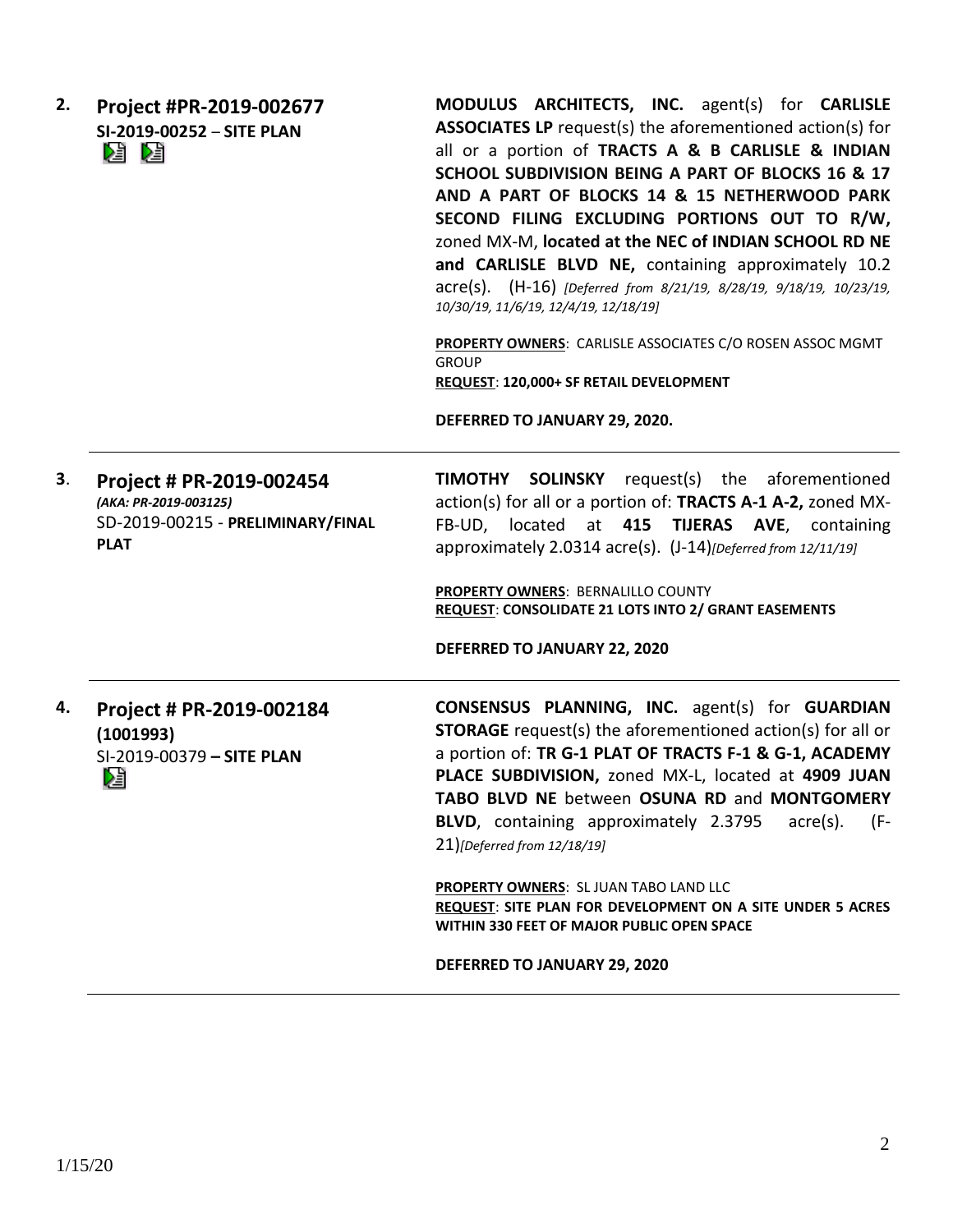| 5. | Project # PR-2019-002559<br>SD-2019-00222 - VACATION OF 17-FOOT-<br><b>WIDE PUBLIC ACCESS EASEMENT</b><br>SD-2019-00224 - VACATION OF 5-FOOT-<br><b>WIDE WATER and SEWER PUBLIC</b><br><b>EASEMENT</b><br>SD-2019-00225 - VACATION OF 10-FOOT- | ARCH + PLAN LAND USE CONSULTANTS agent(s) for<br>AGGIES LLC request(s) the aforementioned action(s) for all<br>or a portion of: LOTS 1-A, 1-B,1-C and 1-D, BLOCK 10,<br>UNIVERSITY HEIGHTS ADDITION zoned R-ML, located on<br>SILVER AVE between CORNELL DRIVE and STANFORD<br>DRIVE, containing approximately 0.334 acre(s).<br>$(K-16)$<br>[Deferred from 12/18/19]          |
|----|------------------------------------------------------------------------------------------------------------------------------------------------------------------------------------------------------------------------------------------------|--------------------------------------------------------------------------------------------------------------------------------------------------------------------------------------------------------------------------------------------------------------------------------------------------------------------------------------------------------------------------------|
|    | <b>WIDE CROSS LOT PARKING PUBLIC</b><br><b>EASEMENT</b><br>SD-2018-00220 - PRELIMINARY/FINAL<br><b>PLAT</b>                                                                                                                                    | PROPERTY OWNERS: AGGIES, LLC<br>REQUEST: VACATE 3 PRIVATE EASEMENTS AND LOT CONSOLIDATION<br><b>FROM 4 LOTS TO 2 LOTS</b>                                                                                                                                                                                                                                                      |
|    | 妇                                                                                                                                                                                                                                              | IN THE MATTER OF THE AFOREMENTIONED APPLICATION,<br>BEING IN COMPLIANCE WITH ALL APPLICABLE REQUIREMENTS<br>OF THE DPM AND THE IDO, THE DRB HAS APPROVED THE<br>PRELIMINARY/FINAL PLAT AND THE VACATIONS AS SHOWN ON<br>THE VACATION EXHIBITS IN THE PLANNING FILE.                                                                                                            |
| 6. | Project # PR-2019-002044<br>(1011642)<br>SD-2019-00217 - FINAL PLAT<br>V                                                                                                                                                                       | MARK GOODWIN & ASSOCIATES, PA agent(s) for<br><b>CINNAMON MORNING DEVELOPMENT, LLC request(s) the</b><br>aforementioned action(s) for all or a portion of: S 1/2 OF<br>LOT 3 ALVARADO GARDENS ADDN UNIT 1, zoned R-A,<br>located at 2700 RIO GRANDE BLVD NW, between<br>MATTHEW and CAMPBELL RD containing approximately<br>2.5103 acre(s). (G-12 & 13) [Deferred from 1/8/20] |
|    |                                                                                                                                                                                                                                                | <b>PROPERTY OWNERS: PERCILICK SUE E</b><br><b>REQUEST: FINAL PLAT APPROVAL</b>                                                                                                                                                                                                                                                                                                 |
|    |                                                                                                                                                                                                                                                | IN THE MATTER OF THE AFOREMENTIONED APPLICATION,<br>BEING IN COMPLIANCE WITH ALL APPLICABLE REQUIREMENTS<br>OF THE DPM AND THE IDO, THE DRB HAS APPROVED THE FINAL<br>PLAT. FINAL SIGN-OFF IS DELEGATED TO: WATER AUTHORITY<br>FOR PAYMENT OF PRO-RATA AND TO PLANNING FOR AGIS DXF.                                                                                           |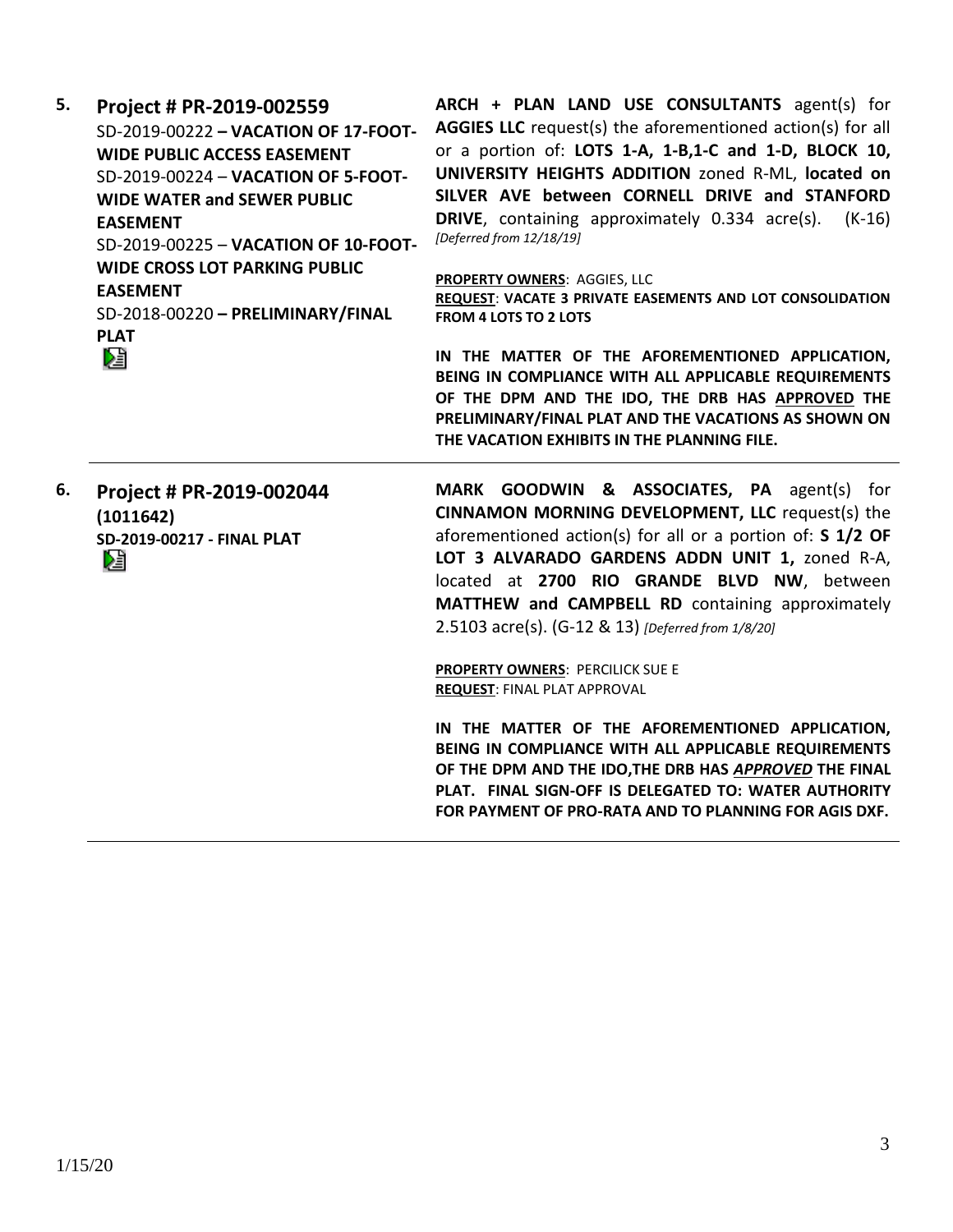**7. Project # PR-2019-003077** SI-2019-00370 **– SITE PLAN** VA-2019-00426 – **WAIVER SIDEWALK WIDTH** 

**DEKKER, PERICH, SABATINI** agent's for **ALLEN SIGMOND GROUP** request(s) the aforementioned action(s) for all or a portion of: **TR 6-A-1-C-1-A BLK C PLAT FOR LOTS 5-A-1, 5-A-2, 6-A-1-C-1-A AND 6-A-1-C-1-B BLOCK "C", LOUISIANA SUBDIVISION** zoned MX-H, located at **2424 LOUISIANA BLVD NE**, containing approximately 1.519 acre(s). (H-19)*[Deferred from 12/4/19, 1/8/20]*

**PROPERTY OWNERS**: LBP PARTNERS LLC C/O ALLEN SIGMON REAL ESTATE **REQUEST**: **SITE PLAN AMENDMENT**

**DEFERRED TO JANUARY 22, 2020.**

#### *MINOR CASES*

| 8. | Project # PR-2019-002412<br>SD-2020-00001- PRELIMINARY/FINAL<br><b>PLAT</b><br>V | SANDIA LAND SURVEYING LLC agent(s) for JOHN E. AND<br>CYTHINA A. MECHENBIER request(s) the aforementioned<br>action(s) for all or a portion of: <b>TRACTS 18 &amp; 19 of LAS</b><br>LOMITAS BUSINESS PARK, zoned NR-BP, located at 1300 &<br>1310 CUESTA ARRIBA CT NE, containing approximately<br>2.0209 $\arccos 2$ (D-16)<br>PROPERTY OWNERS: LFT LAS LOMITAS LLC<br><b>REQUEST: COMBINE TRACTS 18 &amp; 19</b> |
|----|----------------------------------------------------------------------------------|--------------------------------------------------------------------------------------------------------------------------------------------------------------------------------------------------------------------------------------------------------------------------------------------------------------------------------------------------------------------------------------------------------------------|
|    |                                                                                  | DEFERRED TO JANUARY 22, 2020.                                                                                                                                                                                                                                                                                                                                                                                      |
| 9. | Project # PR-2019-003003<br>SD-2020-00004 - PRELIMINARY/FINAL<br><b>PLAT</b>     | <b>BOHANNAN HUSTON INC.</b> agent(s) for <b>HOPEWORKS</b><br>request(s) the aforementioned action(s) for all or a portion<br>of: LOTS 3A, 4A, 5A, 6A, 7A, BLOCK 6 PARIS ADDITION<br>zoned MX-M, located at 1215 3 <sup>RD</sup> ST NW between<br>MOUNTAIN RD NW and SUMMER AVE NW, containing<br>approximately 1.35 acre(s). (J-14)                                                                                |
|    |                                                                                  | <b>PROPERTY OWNERS: HOPEWORKS</b><br>REQUEST: CONSOLIDATE 5 LOTS INTO 2 LOTS, GRANT ACCESS AND<br><b>DRAINAGE EASEMENTS</b>                                                                                                                                                                                                                                                                                        |
|    |                                                                                  | DEFERRED TO JANUARY 22, 2020.                                                                                                                                                                                                                                                                                                                                                                                      |
|    |                                                                                  |                                                                                                                                                                                                                                                                                                                                                                                                                    |

# *SKETCH PLAT*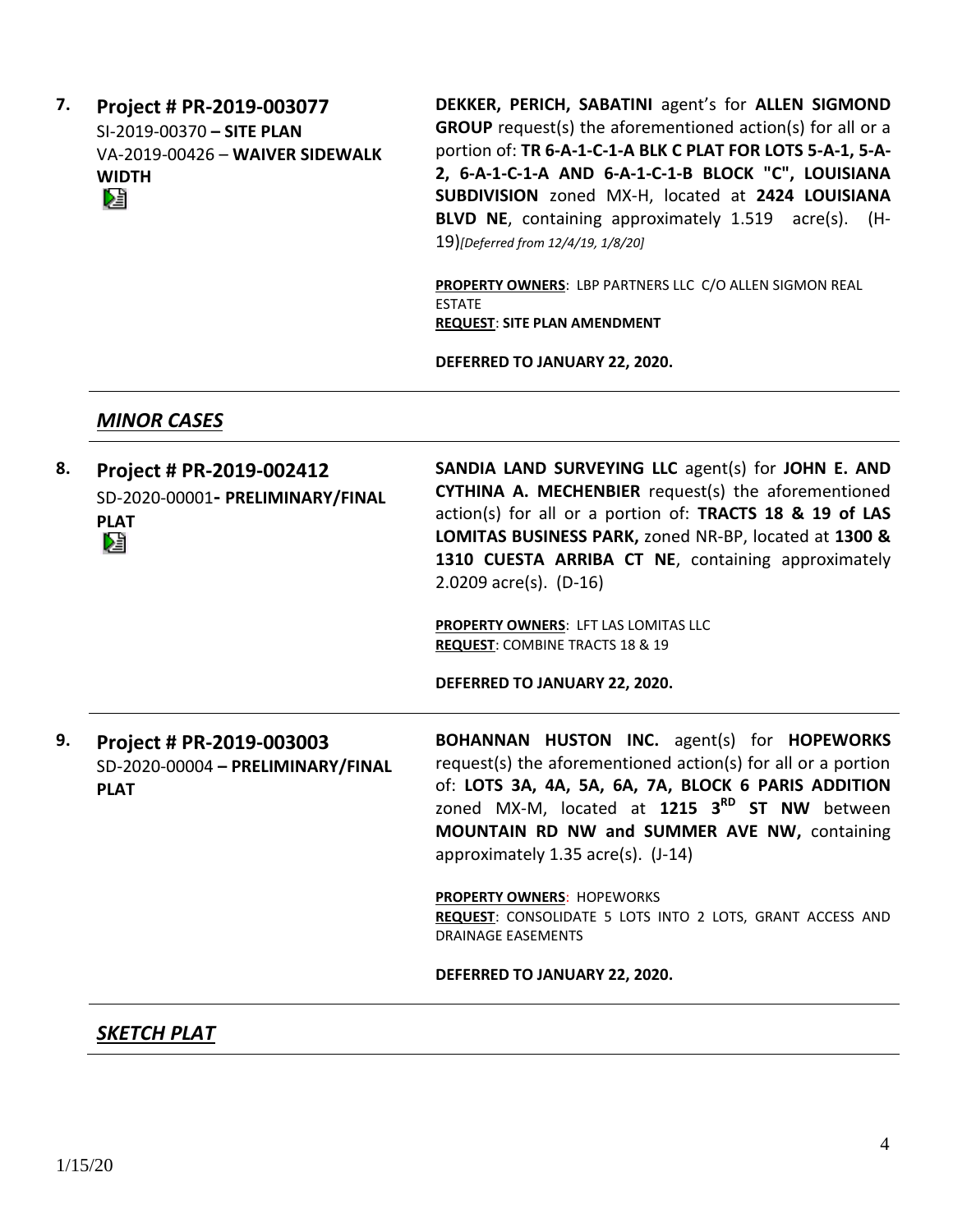| 10. | Project # PR-2019-002058<br>PS-2020-00002 - SKETCH PLAT      | ARCH + PLAN LAND USE CONSULTANTS agent(s) for GORKY<br>PACHA request(s) the aforementioned action(s) for all or a<br>portion of: 008 W ATLANTIC & PACIFIC AVE W 20 FT & L9&<br>L10 LOT 8, BLOCK W, SUBDIVISION ATLANTIC & PACIFIC<br>ADDN, zoned R-1A, located at 510 & 508 ATLANTIC AV SW,<br>containing approximately 0.248 acre(s). (K-14)<br>PROPERTY OWNERS: PACHA GORKY M<br><b>REQUEST: LOT CONSOLIDATION FOR 3 LOTS IN TO 2 LOTS</b><br>THE SKETCH PLAT WAS REVIEWED AND COMMENTS WERE<br><b>PROVIDED</b>                                                              |
|-----|--------------------------------------------------------------|--------------------------------------------------------------------------------------------------------------------------------------------------------------------------------------------------------------------------------------------------------------------------------------------------------------------------------------------------------------------------------------------------------------------------------------------------------------------------------------------------------------------------------------------------------------------------------|
| 11. | Project # PR-2019-002905<br>PS-2020-00004 - SKETCH PLAT<br>V | ARCH + PLAN LAND USE CONSULTANTS agent(s) for<br><b>PARK HOSPITALITY LLC</b> request(s)<br><b>SUNPORT</b><br>the<br>aforementioned action(s) for all or a portion of: LT 2-A-2<br>BLK 2 PLAT OF LOTS 2-A-1, 2-A-2 & 2-A-3 BLK 2 SUNPORT<br>PARK 2A2 & 2A3, BLOCK 2, SUNPORT PARK CONT 2.0333<br>AC, zoned NR-BP, located at 1401 WOODWARD RD SE,<br>containing approximately 2.0473 acre(s). (M-15)<br>PROPERTY OWNERS: SUNPORT PARK HOSPITALITY LLC<br><b>REQUEST: CREATE 1 EXISTING LOT INTO 2 LOTS</b><br>THE SKETCH PLAT WAS REVIEWED AND COMMENTS WERE<br><b>PROVIDED</b> |
| 12. | Project # PR-2019-002332<br>PS-2020-00001 - SKETCH PLAT<br>阻 | ARCH + PLAN LAND USE CONSULTANTS agent(s) for FRANK<br>AND MARY PADILLA request(s) the aforementioned<br>action(s) for all or a portion of: MAP 38 TRACT 300A1<br>zonedR-A, located at 2743 CARSON RD NW, containing<br>approximately 0.92 acre(s). (H-12)<br>PROPERTY OWNERS: PADILLA FRANK A & MARY G<br>REQUEST: CREATE 1 EXISTING LOT INTO 2 LOTS<br>THE SKETCH PLAT WAS REVIEWED AND COMMENTS WERE<br><b>PROVIDED</b>                                                                                                                                                     |